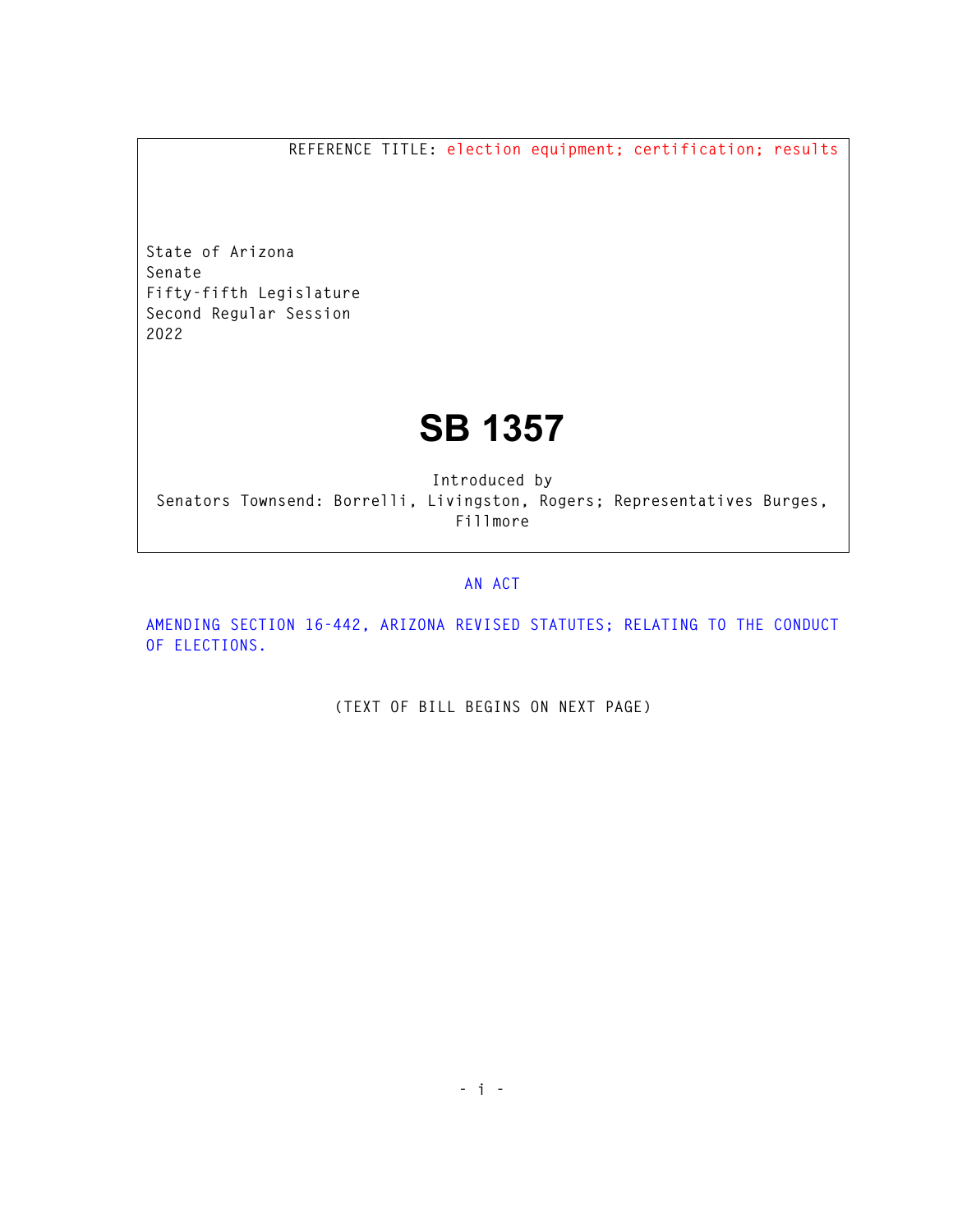**1 Be it enacted by the Legislature of the State of Arizona: 2 Section 1. Section 16-442, Arizona Revised Statutes, is amended to 3 read: 4 16-442. Committee approval; adoption of vote tabulating 5 equipment; experimental use; emergency 6 A. The secretary of state shall appoint a committee of three 7 persons, to consist of a member of the engineering college at one of the 8 universities, a member of the state bar of Arizona and one person familiar 9 with voting processes in the state, no NOT more than two of whom shall be 10 of the same political party, and at least one of whom shall have at least 11 five years of experience with and shall be able to render an opinion based 12 on knowledge of, training in or education in electronic voting systems, 13 procedures and security. The committee shall investigate and test the 14 various types of vote recording or tabulating machines or devices that may 15 be used under this article. The committee shall submit its 16 recommendations to the secretary of state who shall make final adoption of 17 the type or types, make or makes, model or models to be certified for use 18 in this state. The committee shall serve without compensation. 19 B. Machines or devices used at any election for federal, state or 20 county offices may only be certified for use in this state and may only be 21 used in this state if they comply with the help America vote act of 2002 22 and if those machines or devices have been tested and approved by a 23 laboratory that is accredited pursuant to the help America vote act of 24 2002. NOTWITHSTANDING ANY OTHER LAW, ANY MACHINE OR DEVICE THAT IS 25 CERTIFIED BY A LABORATORY THAT WAS NOT ACCREDITED AT THE TIME OF THE 26 CERTIFICATION IS DEEMED UNAPPROVED FOR USE IN THIS STATE AND NOT 27 OFFICIALLY CERTIFIED. ANY ELECTION CONDUCTED WITH THAT MACHINE OR DEVICE 28 WHILE IT IS NOT OFFICIALLY CERTIFIED IS NULLIFIED, AND THE VOTE TALLIES 29 FROM THAT MACHINE SHALL BE REMOVED FROM THE OFFICIAL CANVASS OF THE 30 ELECTION. 31 C. After consultation with the committee prescribed by subsection A 32 of this section, the secretary of state shall adopt standards that specify 33 the criteria for loss of certification for equipment that was used at any 34 election for federal, state or county offices and that was previously 35 certified for use in this state. On loss of certification, machines or 36 devices used at any election may not be used for any election for federal,** 

**38 state. 39 D. The secretary of state may SHALL revoke the certification of any 40 voting system or device for use in a federal, state or county election in 41 this state or may prohibit for up to five years the purchase, lease or use 42 of any voting system or device leased, installed or used by a person or 43 firm in connection with a federal, state or county election in this state, 44 or both, if either of the following occurs:** 

**37 state or county offices in this state unless recertified for use in this**